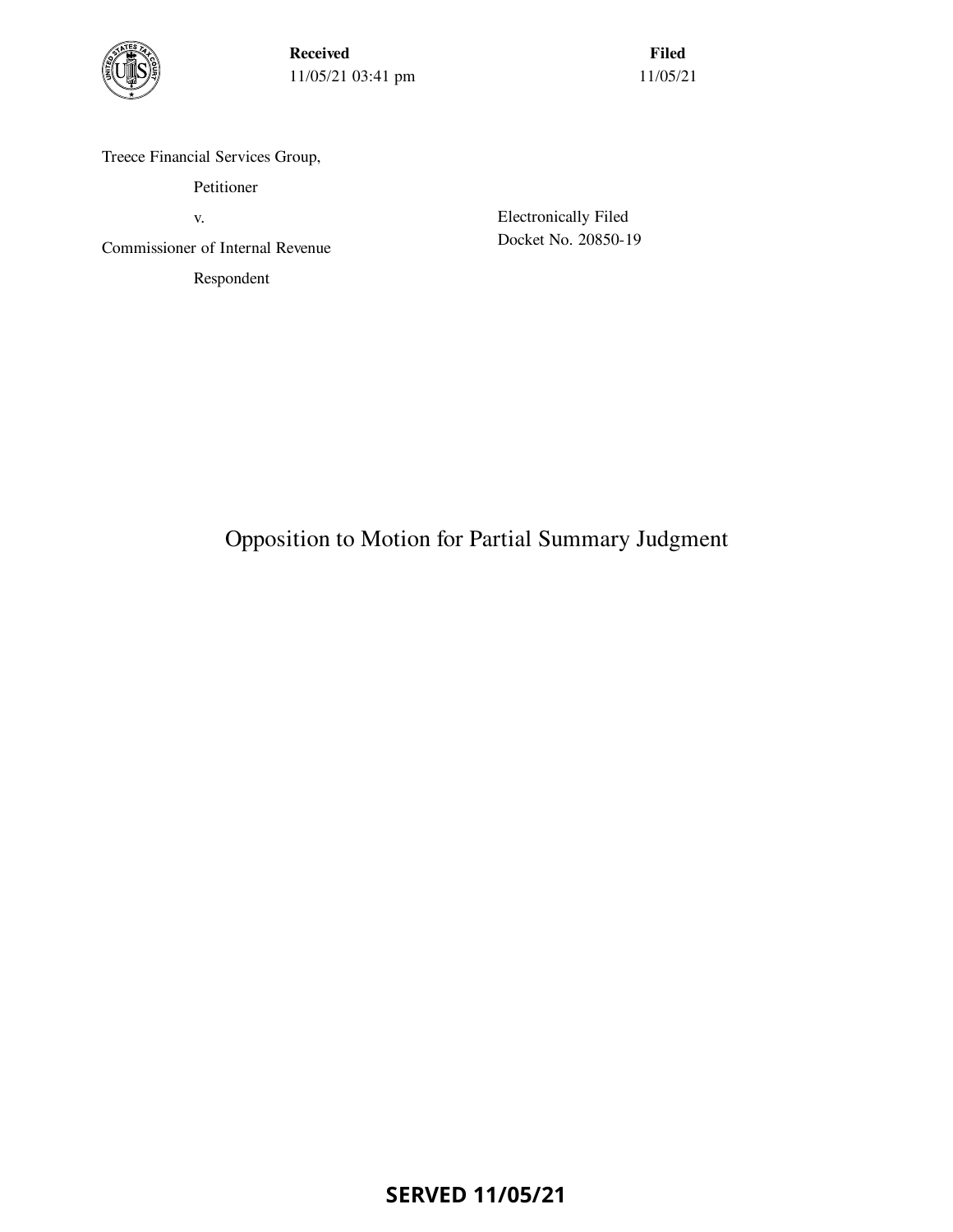# **UNITED STATES TAX COURT Washington, D.C. 20217**

| <b>Treece Financial Services Group</b>  | Docket No. 20850-19                                                     |
|-----------------------------------------|-------------------------------------------------------------------------|
| Petitioner,                             |                                                                         |
| V.                                      | <b>OPPOSITION TO RESPONDENT'S</b><br><b>MOTION FOR SUMMARY JUDGMENT</b> |
| <b>Commissioner of Internal Revenue</b> |                                                                         |
| Respondent.                             | <b>Filed Electronically</b>                                             |
|                                         |                                                                         |

\* \* \* \* \* \* \* \* \* \* \* \* \* \* \* \* \* \* \* \* \* \* \* \* \* \* \* \* \* \* \* \* \* \* \* \* \* \* \* \* \* \* \* \* \* \*

**)**

Now comes Petitioner, Treece Financial Services Group, who, by and through its undersigned counsel, hereby moves this honorable Court for an Order denying, in its entirety, Respondent's Motion for Partial Summary Judgment ("Motion"), filed on October 19, 2021. A Brief in Support to Petitioner's Opposition is attached hereto and incorporated by reference herein.

Respectfully submitted,

*/s/ Blanca N. Wheeler* Blanca N. Wheeler (BW0290) MOCKENSTURM, LTD. 1119 Adams Street Toledo, OH 43604 Phone: (419) 724-3499 Fax: (419) 724-3495

*Attorneys for Petitioner*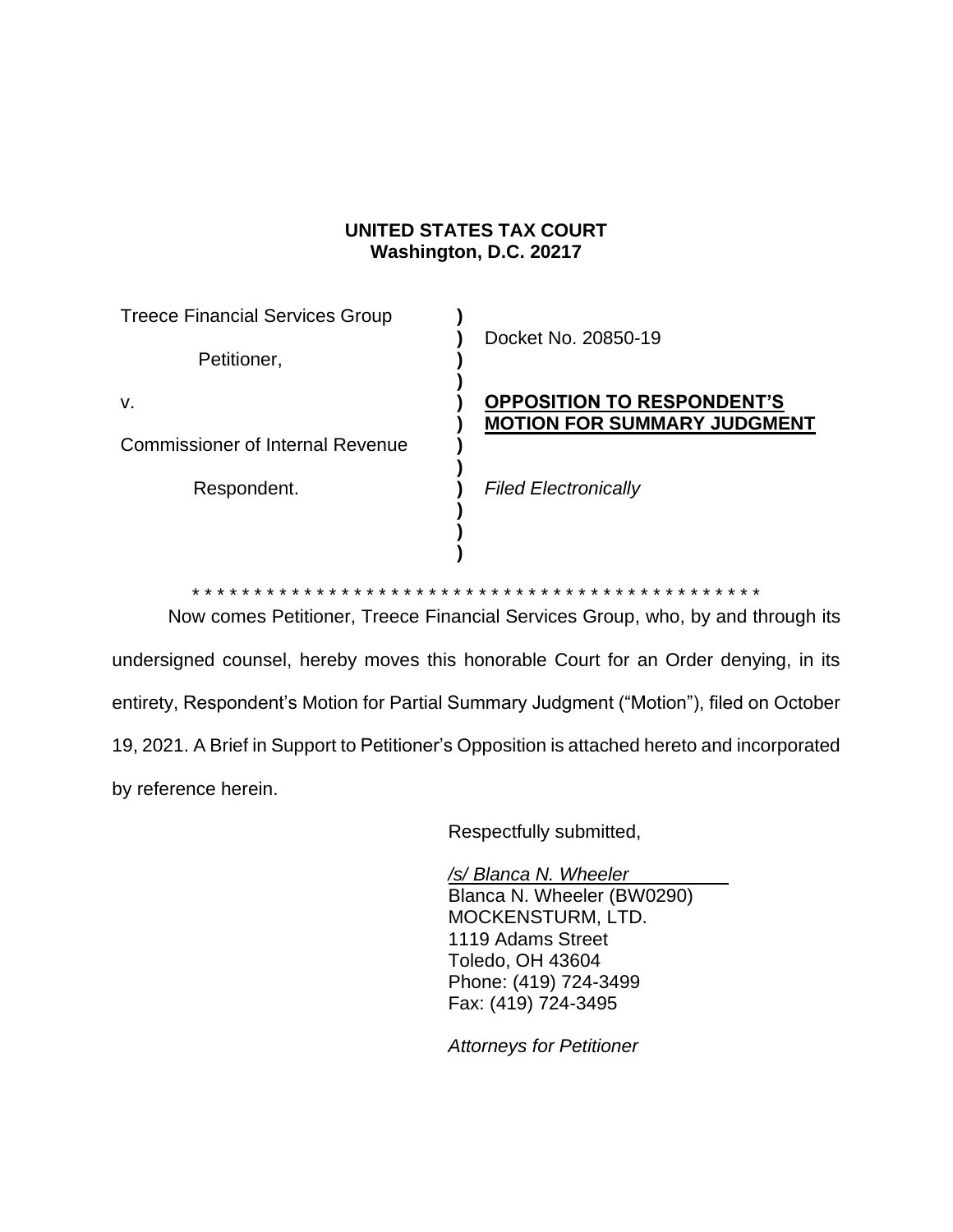## **CERTIFICATE OF SERVICE**

The undersigned hereby certifies that a true and accurate copy of the foregoing Opposition to Respondent's Motion for Partial Summary Judgment was served upon the following on November 5, 2021, via electronic mail and the Court's electronic filing

system:

Gabriel J. Minc Internal Revenue Service 455 Massachusetts Avenue, NW Suite 500 Washington, DC 20001 Gabriel.j.minc@irscounsel.treas.gov

> */s/ Blanca N. Wheeler* Blanca N. Wheeler (BW0290) MOCKENSTURM, LTD.

*Attorney for Petitioner*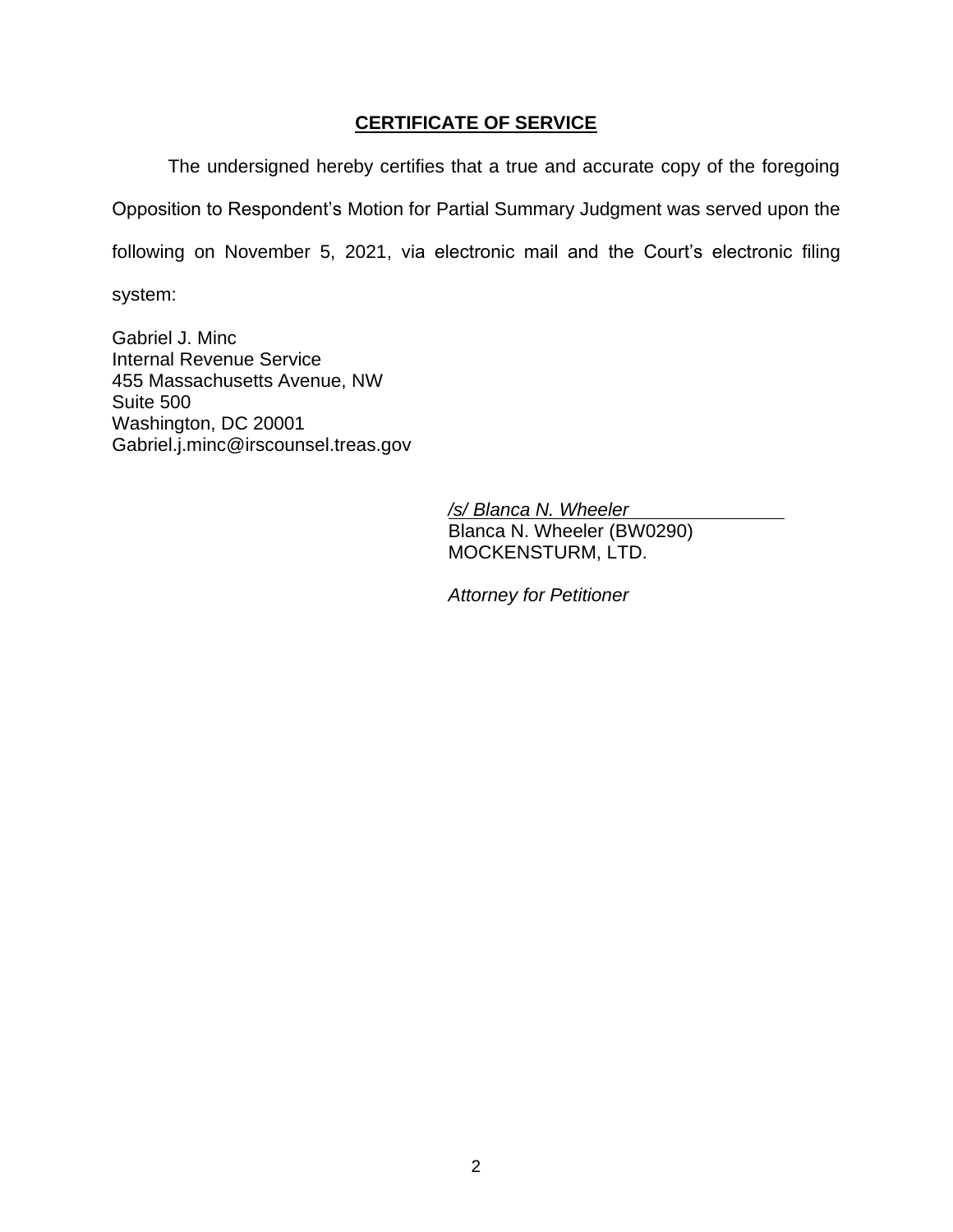#### **BRIEF IN SUPPORT**

### **I. STATEMENT OF FACTS**

On October 10, 2019, Respondent issued a Notice of Employment Tax Determination to Petitioner, claiming that Petitioner owed employment taxes for the 2015, 2016 and 2017. (Respondent's Motion, p. 1-2). While Petitioner received Respondent's Notice of Determination, it never received any notice from Respondent that it was under an employment tax or worker classification audit. (Petitioner's Motion, p. 4; Ex. A).

The parties have resolved many of the issues that led to the filing of this Petition; however, the remaining issues before this Court are whether Petitioner is entitled to resolve its employment taxes through Respondent's Voluntary Classification Program ("VCSP"), and whether this Court has the jurisdiction and authority to compel Respondent to allow Petitioner to resolve its employment taxes through the VCSP. (Respondent's Motion, p. 3). Based on the reasons set forth below, Petitioner must be allowed to settle its taxes through the VCSP, and this Court has the ability to determine Petitioner's employment taxes owed based on the Respondent's VCSP.

Accordingly, Petitioner respectfully requests that this Court deny Respondent's Motion in its entirety, and grant Petitioner's Motion for Summary Judgment filed on October 20, 2021.

### **II. ARGUMENT**

#### a. Standard of Review

Rule 56 of the Federal Rules of Civil Procedure provides the standard for determining motions for summary judgment. When a party moves for summary judgment, "[t]he court shall grant summary judgment if the movant shows that there is no genuine

3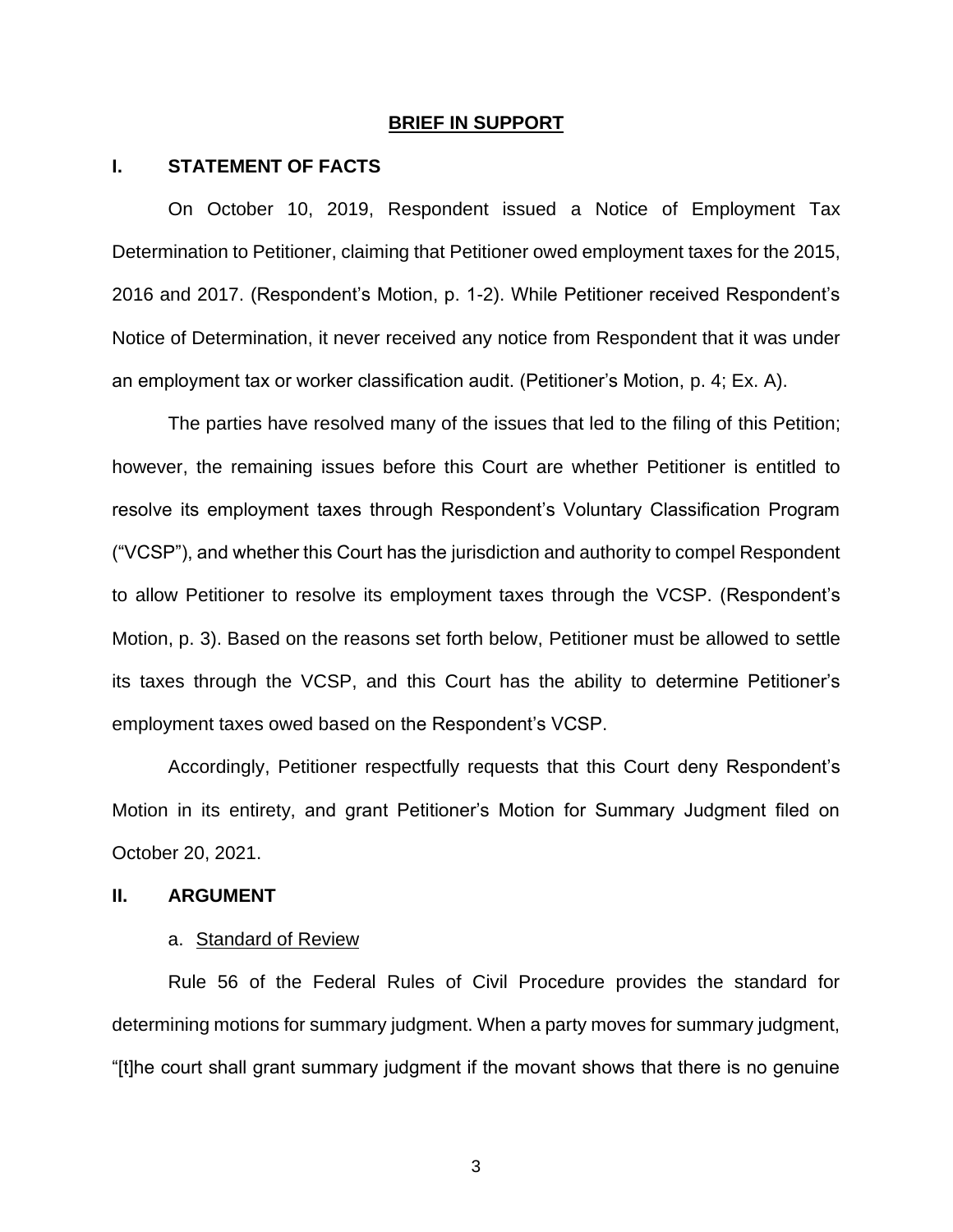dispute as to any material fact and the movant is entitled to judgment as a matter of law." Fed. R. Civ. P. 56(a). "Credibility determinations, the weighing of the evidence, and the drawing of legitimate inferences from the facts are jury functions, not those of a judge, whether he is ruling on a motion for summary judgment or for a directed verdict." *Anderson v. Liberty Lobby, Inc*., 477 U.S. 242, 255 (1986). The evidence of the nonmoving party is to be believed, and all justifiable inferences are to be drawn in his favor*. Id.*

## b. The Anti-Injunction Act does not prevent the U.S. Tax Court from exercising jurisdiction over this matter

The Anti–Injunction Act provides that "no suit for the purpose of restraining the assessment or collection of any tax shall be maintained in any court by any person." 26 U.S.C. § 7421(a). The Declaratory Judgment Act also prohibits most declaratory suits "with respect to Federal taxes." 28 U.S.C. § 2201(a). Both the Anti-Injunction Act and the Declaratory Judgment Act have been interpreted to be "coterminous." Fla. Bankers Ass'n v. U.S. Dep't of the Treasury, 799 F.3d 1065, 1067 (D.C. Cir. 2015), quoting Cohen v. United States, 650 F.3d 717, 730–31 (D.C.Cir.2011) (en banc). The Anti-Injunction Act reads, in relevant part, as follows:

Tax.--Except as provided in sections 6015(e), 6212(a) and (c), 6213(a), 6232(c), 6330(e)(1), 6331(i), 6672(c), 6694(c), 7426(a) and (b)(1), 7429(b), and 7436, no suit for the purpose of restraining the assessment or collection of any tax shall be maintained in any court by any person, whether or not such person is the person against whom such tax was assessed. 26 U.S.C. § 7421(a).

While the Anti-Injunction Act generally prohibits suits that would restrain the assessment or collection of taxes, 26 U.S.C. § 7436 creates an explicit exception for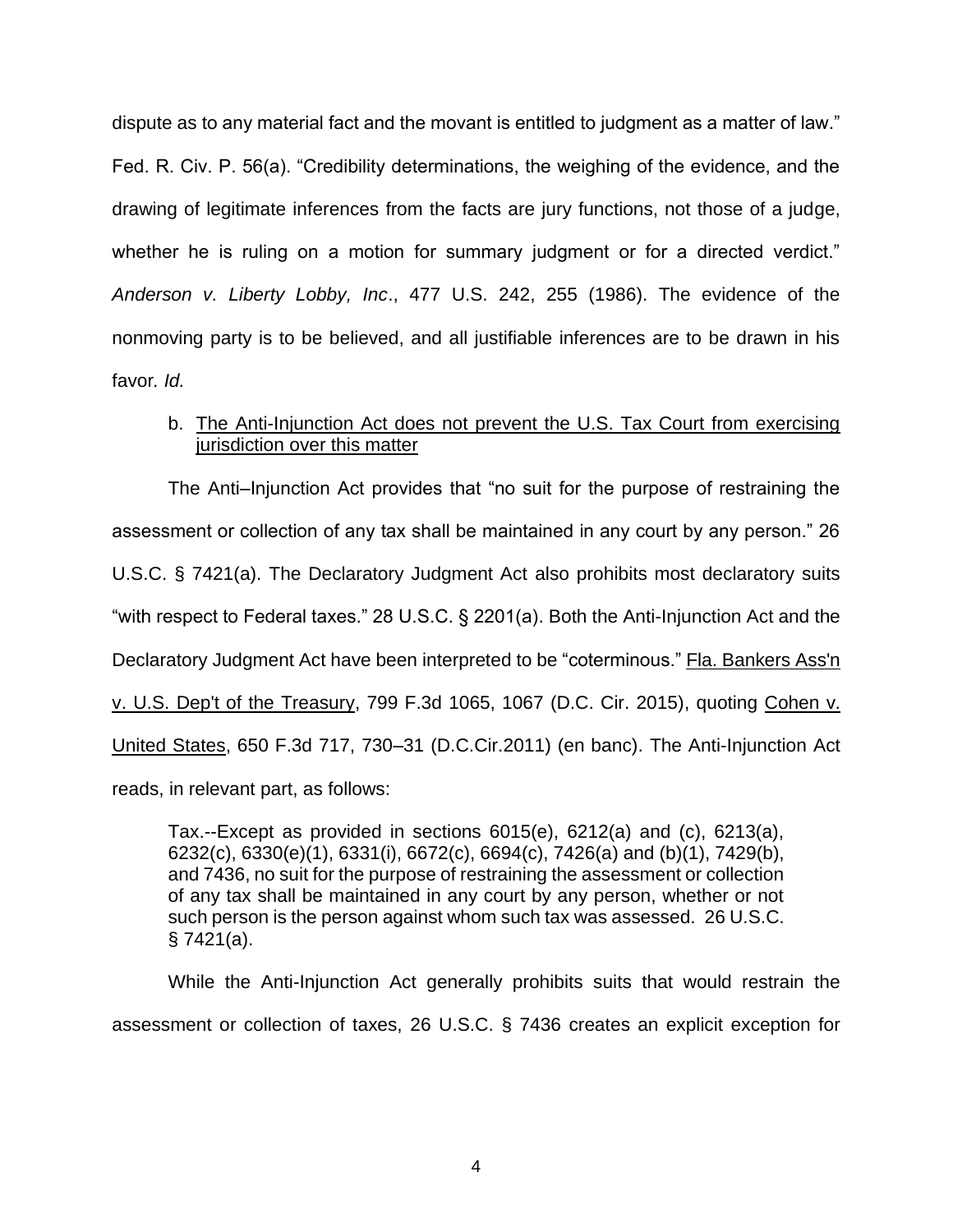cases involving "Proceedings for determination of employment status". Specifically, 26

U.S.C. § 7436 states:

(a) Creation of remedy.--If, in connection with an audit of any person, there is an actual controversy involving a determination by the Secretary as part of an examination that—

- (1) one or more individuals performing services for such person are employees of such person for purposes of subtitle C, or
- (2) such person is not entitled to the treatment under subsection (a) of section 530 of the Revenue Act of 1978 with respect to such an individual,

upon the filing of an appropriate pleading, the Tax Court may determine whether such a determination by the Secretary is correct and the proper amount of employment tax under such determination. Any such redetermination by the Tax Court shall have the force and effect of a decision of the Tax Court and shall be reviewable as such.

There is no argument that this dispute was appropriately filed before the U.S. Tax Court. Petitioner brought this case because of a controversy involving Respondent's classification of Dock Treece as an employee of Petitioner. The exception created by 26 U.S.C. § 7436 clearly provides this Court with jurisdiction over this dispute. There is no support to Respondent's position that, simply because the parties have reached an agreement on other issues comprising the overall dispute, this Court does not have the jurisdiction to decide the remining issues.

In addition, 26 U.S.C. § 7436(a) permits the Tax Court to "determine whether such a determination by the Secretary is correct and the proper amount of employment tax under such determination." Stipulations aside, there remains a dispute in this matter over the proper amount of employment taxes owed to Respondent. Petitioner is not asking this Court for declaratory judgment; it is asking this Court to determine the employment taxes owed after considering the reduction provided through the Respondent's VCSP. Through Respondent's program, Petitioner could settle its employment taxes for payment of 10%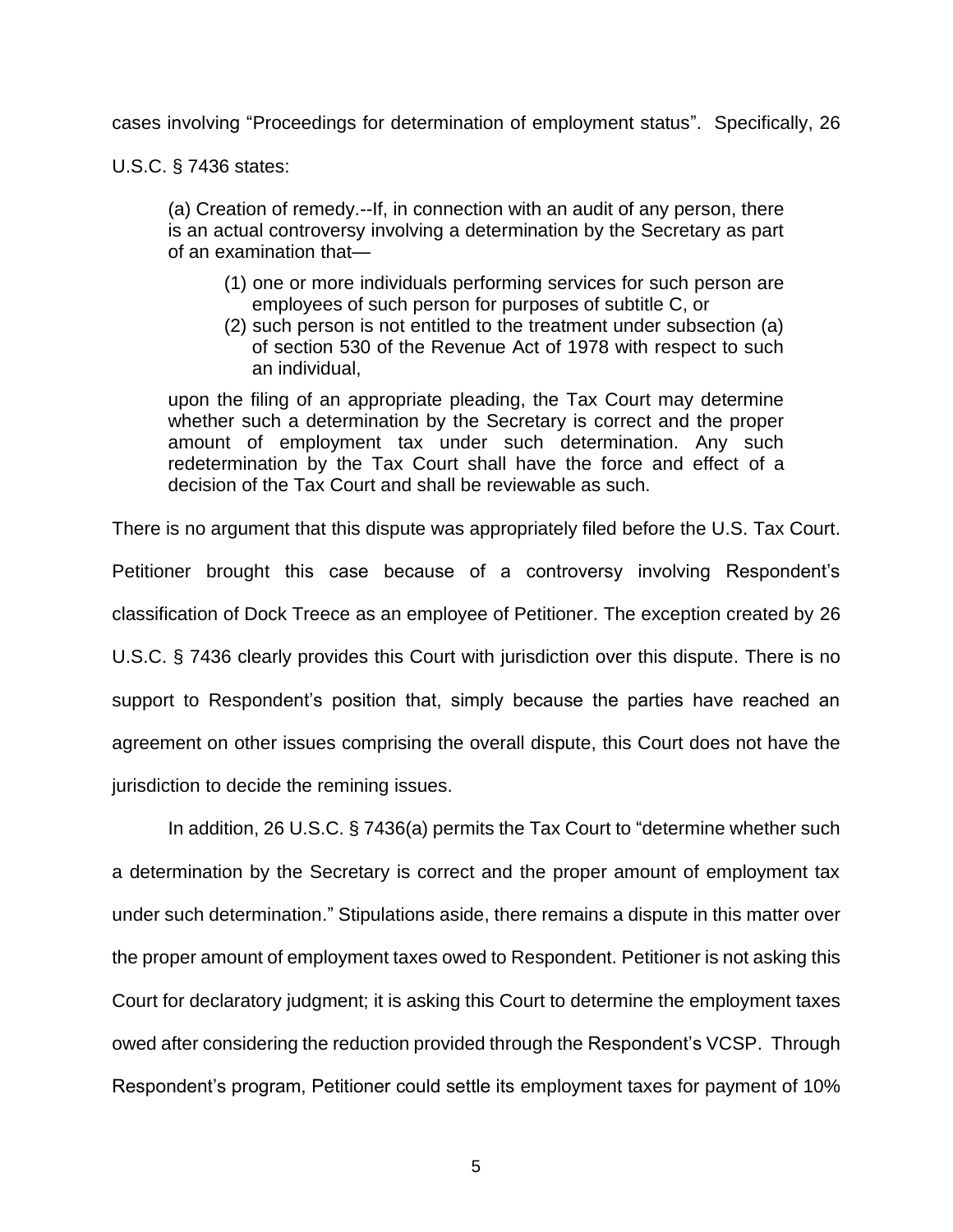of the tax liability, or in this case \$1,856.17. As such, the Declaratory Judgment Act does not prevent this Court from deciding the remaining issues before it.

Because neither the Anti-Inunction Act nor the Declaratory Judgment Act prevent this Court from exercising jurisdiction over this matter, this Court is well within its authority to determine the employment taxes owed by Petitioner after considering the benefits provided through Respondent's VCSP.

## c. The U.S. Tax Court may compel Respondent to follow its own procedures

To be eligible for the VCSP, a taxpayer must: 1) have consistently treated the workers as nonemployees; 2) must have filed all required Forms 1099, consistent with the nonemployee treatment, for the previous three years; and 3) cannot currently be under employment tax audit by the IRS. Internal Revenue Manual 4.23.20 "Voluntary Classification Settlement Program (VCSP) Procedures"; *See*, also, Internal Revenue Bulletin 2012-51, Announcement 2012-45). Following a taxpayer's application, IRM 4.23.20.12 (06-22-2020) "Conclusion of Review" allows for only three possible VCSP outcomes:

- 1. Accepted: The applicant meets the basic eligibility requirements. Prepare the VCSP Agreement using the VCSP Closing Agreement template. Follow IRM 4.23.20.13, Accepted Application, to process the agreement.
- 2. Rejected: The applicant doesn't qualify for the VCSP agreement. Prepare Letter 5225, General Rejection Letter, and give the case file to the manager for review. The manager will sign the letter and return the case to the TE to upload the signed letter to RCCMS and mail the original to the taxpayer. The case will be closed on RCCMS and the paper file forwarded to the manager for a final review and closure;
- 3. Withdrawn Applications: The applicant withdraws the application. Confirm the withdrawal by preparing Letter 5225 to the taxpayer. Check the "Other" box and enter "This acknowledges receipt of your VCSP application withdrawal." Give the case file to the manager for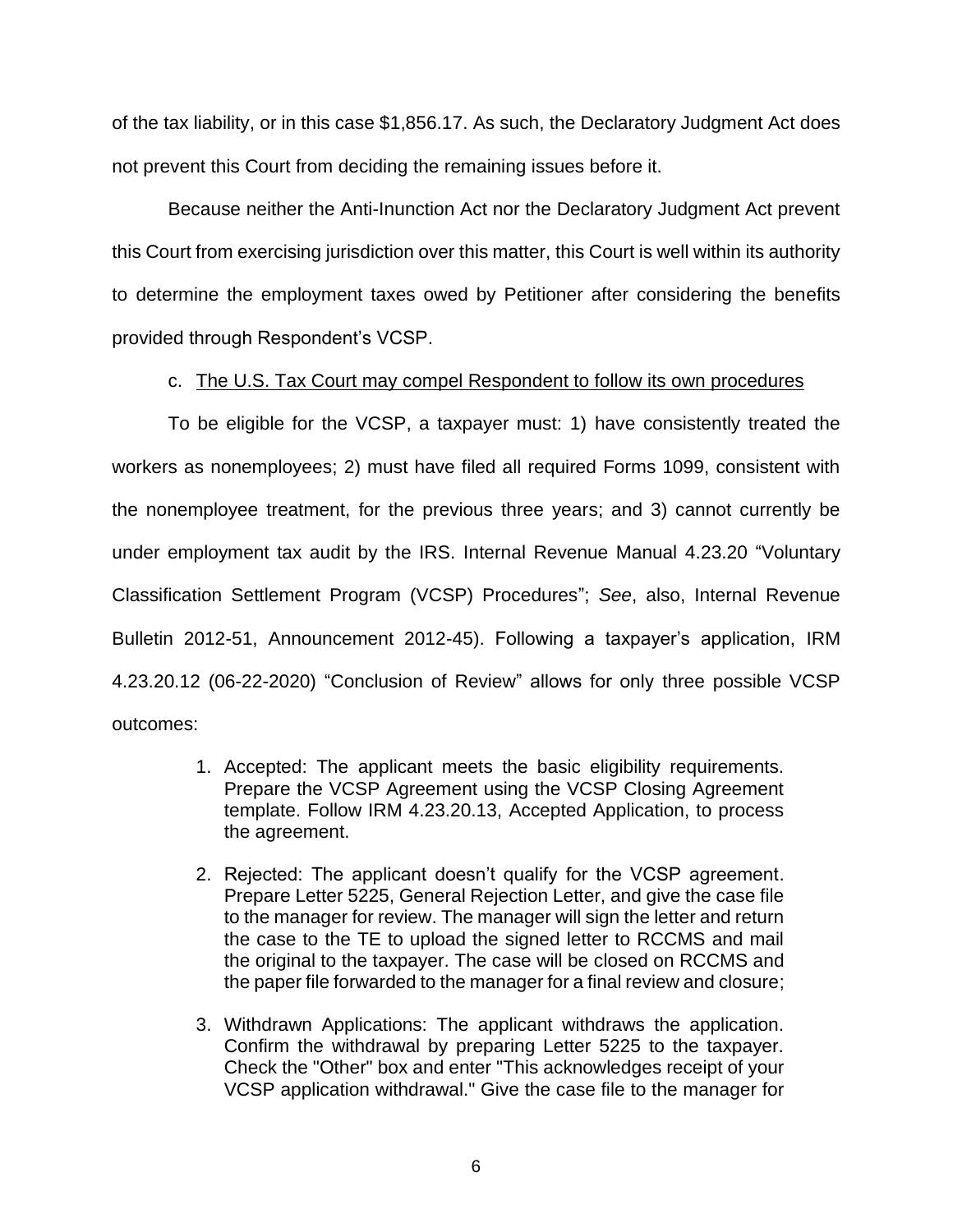review. The manager will sign the letter and return the case to the TE to upload the signed letter to RCCMS and mail the original to the taxpayer. The case will be closed on RCCMS and the paper file forwarded to the manager for a final review and closure.

Petitioner has met all requirements necessary for admission to the VCSP, and The Internal Revenue Manual does not give Respondent the discretion to deny a Taxpayer admission in this situation.

While the Internal Revenue Manual does not have the same force and effect as other codified statutes, Respondent still has a duty to observe the rules, regulations, or procedures which it has established. *United States ex rel. Accardi v. Shaughnessy*, 347 U.S. 260, 74 S.Ct. 499, 98 L.Ed. 681 (1954). This Court has considered Accardi's application in other cases such as *Grace Found. v. Commissioner*, T.C. Memo. 2014- 229, 108 T.C.M. (CCH) 513. While in *Grace Found.*, the Court determined that the requirements of applicable law or administrative procedure had been met, that is not the case here. *Id*. at 6.

Respondent's own policies and procedures list certain requirements that must be met for admission into the VCSP. If a taxpayer meets those requirements, Respondent's own policies and procedures then explicitly state that the application must be accepted. In addition to governing the internal affairs of the IRS, the Internal Revenue Manual is meant to provide information to the taxpayers that the IRS serves, and it should provide those taxpayers with confidence that their tax matters will be handled in a consistent and fair fashion. Respondent has an obligation to follow the policies and procedures that it develops and publishes to the public. The current language of the Internal Revenue Manual is quite clear that Petitioner's VCSP application must be accepted in this situation. Respondent's Manual does not afford its agents the discretion to deny taxpayer

7